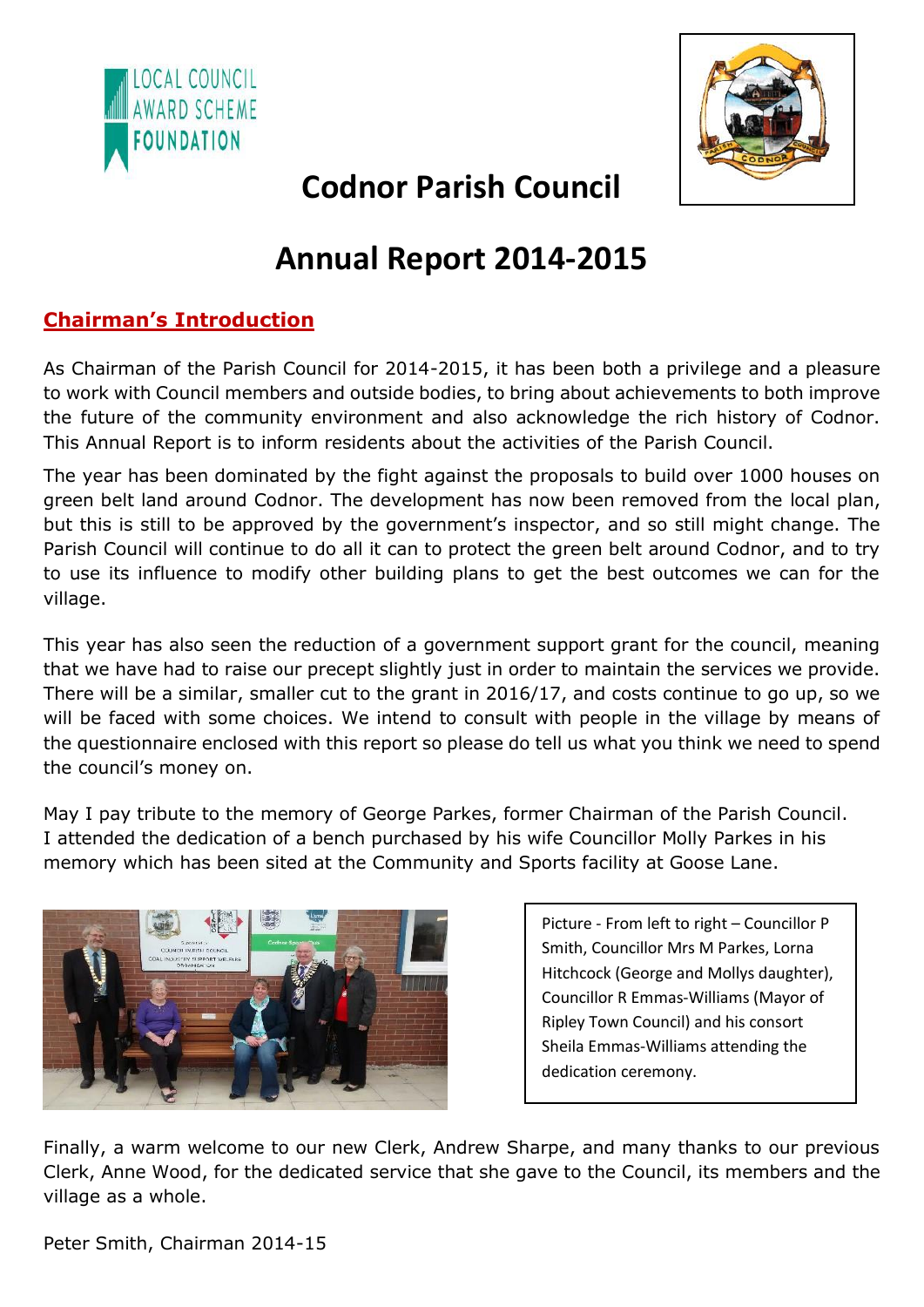## **The Community and Sports Facility**

Our new £450,000 facility was opened in November 2013 and since then it has hosted football and cricket training and matches, social events, civic functions and Parish Council meetings, as well as being available for private hire. It continues to prove its worth as a focus for the community.

### **Environment**

Our Parish Warden, Daryl Hemsell, continues to provide Codnor with an excellent service. He has recently been helped by Neil Rumfitt, of 4 Occasions, Market Place, Codnor, who has voluntarily offered to open and close the Market Place toilets. This has meant longer opening hours for the toilets. We are aware, though, that the toilets are in need of costly refurbishment, and we need to know your views on what we should do with them - this is one of the questions in the attached questionnaire.

The very successful Best Kept Garden and Allotment competitions were again organised in 2014 by the Parish Council and sponsored by Shipley Garden Centre. Anyone with a garden or allotment in the village may enter the 2015 competition by contacting the clerk. The judging takes place in July.

The Council has received representations regarding flooding of gardens on Holborn View, and concerns that housing developments may lead to increased flooding. We have been in touch with the relevant authorities, and intend to keep a register of areas liable to flooding to pass on to Derbyshire County Council and the Environment Agency.

The area around the Mining Wheel will soon be grassed and tided. We are also considering what can be done with the site of the former Sheehy Hall, although it is still not clear who owns the land. If anyone has any information about the site, please contact the Clerk.

Litter Picks led by councillors and scouts are well attended. More helpers are always welcome so if you can spare an hour on a Saturday morning please see the Parish Council notice-boards and/or website for further information.

The Parish Council will continue the provision of free doggie bags for Codnor dog owners. These can be collected from the Post Office, Holmfield Chemists, M & C Hunts on Heanor Road, and the Jessop Arms, on Jessop Street. Dog fouling is a potential health hazard and all dog owners are asked to help keep Codnor clean and safe.

We were saddened by the closure of Village News on Mill Lane this year, and wish Brenda and Perry a restful retirement.

## **Police**

PC Anna Wellberry along with PCSO Alison Dare and PCSO Sarah Dufton have maintained an effective police presence for the village ensuring public safety in the community.

Codnor residents are requested to report non-emergency calls to the Police on telephone number **101 o[r www.derbyshire.police.uk](http://www.derbyshire.police.uk/)**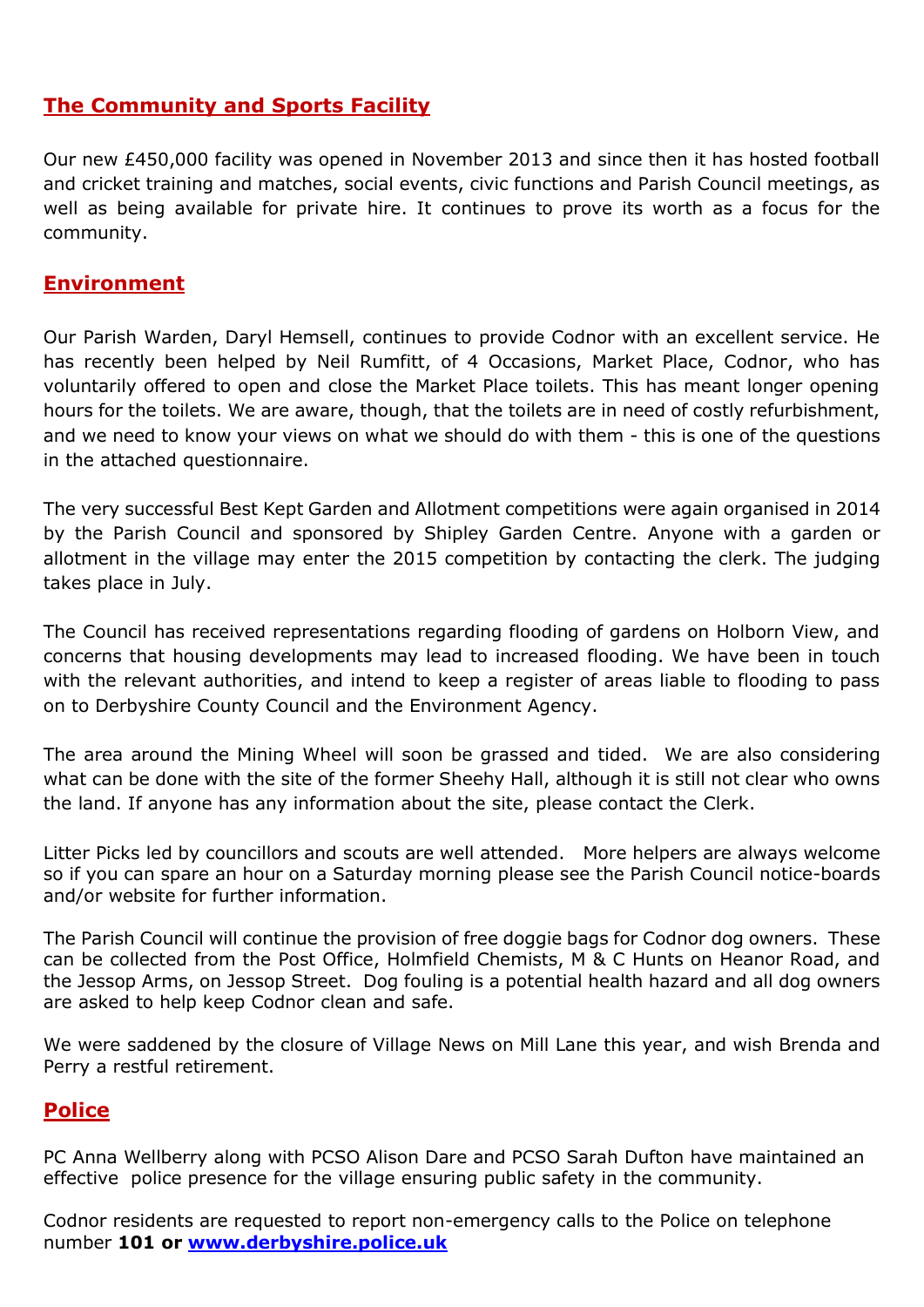The Council has been in contact with police concerning incidents of horses straying on to private land. The police are aware of the problem and urge the public to continue reporting incidents so that a full picture can be built up.

## **Youth Bus**

Many young people accessed the Youth Bus service, which visited the Codnor area every week from April 2014 to March 2015. The youth workers are very positive about the attitude and attendance of young people in Codnor.

### **Annual Events**

Codnor Fun Day, organised by the Amber Valley Rotary Club and sponsored by Codnor Parish Council, enjoyed lovely weather and good attendance.

The Band Concert by Newstead Brass was also well attended this year in reasonable weather. The event was generously sponsored by Friends of Highfields and Codnor Parish Council.

The best, free, spectacular Bonfire/Fireworks event in Derbyshire was again provided by Spyrotechnics. In spite of poor weather and a very wet bonfire, the fireworks were fantastic. The collection totalled £831 (which included a £225 donation from Bert Holland, the fairground operator). This was distributed, at a presentation held in February 2014, to the voluntary organisations who contributed once again to the success of the event. The 2015 Bonfire and fireworks will be on  $6<sup>th</sup>$  November, and the council will attempt to seek sponsorship to defray some of the increased costs of the event.

Carols round the Tree was supported by the Heage Band accompanied by the children from Codnor Primary School. The event was well attended and the increased collection of £170 was donated to Children in Need. After the event, everyone was welcomed to Codnor Methodist Church for refreshments.



The Codnor and Crosshill Christmas Lights display was enhanced and provided by LITE Ltd.

Codnor Civic Service was held at St James' Church. The congregation included local dignitaries, members of local churches, our police and representatives of local organisations. The service was led by Rev Christopher Holden, the sermon given by the Rev. Judy Smart of the Methodist Church. The music group led the singing of hymns and members of the church provided refreshments afterwards.

The Council provided individual remembrance

crosses for each of the men from the village who died in the First World War, and those from 1914 were placed at the Lych gate in the November service and can now be seen in the church.

## **Finance**

As in previous years the draft precept for 2015-2016 was published for public comment. The Parish Council's 2014/2015 revenue income was £56,000. Total expenditure in 2014/15 was £62,000 whilst the 2015/2016 precept is £58,000. Full details of the budget can be found on the Council's Website.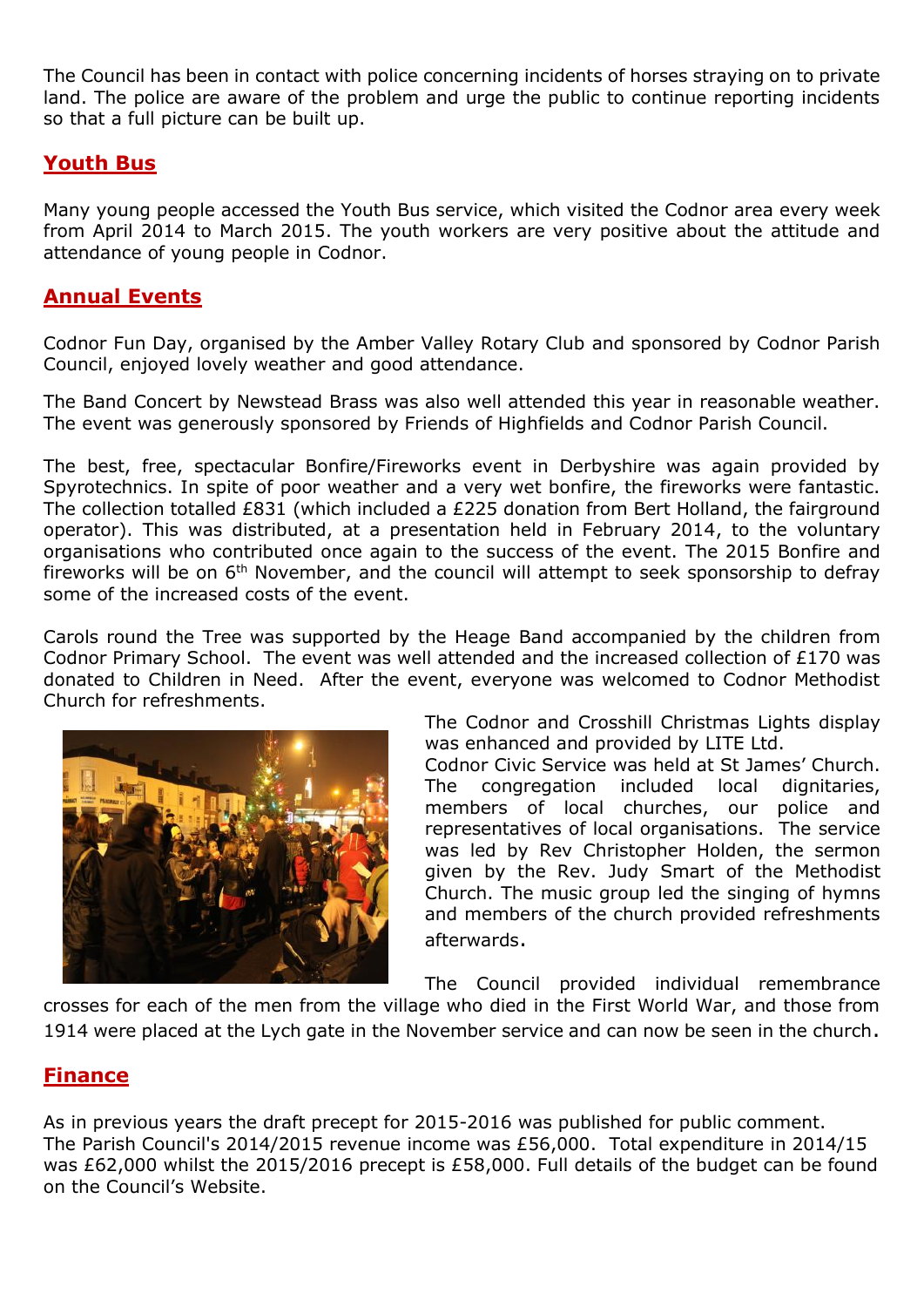## **How to Contact the Parish Council**

**Clerk to Codnor Parish Council: Mr Andrew Sharpe, 25 Wilmslow Drive, Oakwood, Derby, DE21 2HR**

#### **Telephone - 07972 209703 or e-mail: [codnorpc@yahoo.co.uk](mailto:codnorpc@yahoo.co.uk)**

Details of Parish Council meetings are posted on the notice-boards at Mill Lane & Crosshill and on the Parish Website; **[www.codnorparishcouncil.co.uk](http://www.codnorparishcouncil.co.uk/)**

To raise an item for consideration at a Council meeting, please contact the Clerk at least 3 **working**  days before the meeting, stating your name, address, relevant information and whether you will be attending the meeting or require a written response.

## **Codnor Parish Councillors for 2015/16**

*Celia Cox 1 Calladine Close, Heanor, DE75 7EW Tel: 01773 715759*

*Rebecca Deans 72 Holborn View, Codnor, DE5 9RF Tel: 07773 797906*

*Chris Emmas-Williams 4 Springhill Way, Codnor, DE5 9PN Tel: 01773 746041*

*David Jowett (Vice Chairman) 15 Hardy Crescent, Codnor, DE5 9GH Tel: 01773 513852*

*Alan Longdon 94 Upper Nelson Street, Heanor, DE75 7QR Tel: 01773 530557*

*Heather Longdon 94 Upper Nelson Street, Heanor, DE75 7QR Tel: 01773 530557*

*Anna Moon 20 Crosshill, Codnor, DE5 9SR Tel: 01773 570235*

*Bob Moon 20 Crosshill, Codnor DE5 9SR Tel: 01773 570235*

*Robert Phillips-Forsyth 34 Middleton Avenue, Codnor, DE5 9SS Tel: 01773 749566*

*Peter Smith (Chairman) 50 Alfreton Road, Codnor, DE5 9QY Tel: 01773 747585*

*Gary Whalley 47 Jessop Street, Codnor DE5 9RN Tel: 01773 742549*

*David Wood 7A Wright Street, Codnor, DE5 9RQ Tel: 01773 742836*

Thanks for all their hard work to Councillors Peter Baxendale, Molly Parkes and Mike Whittall who were members of the Parish Council during 2014/15

## **Useful Contact Numbers:**

#### **County Councillors**:

Steve Freeborn, 56 Alfred Street, Ripley, Derbyshire Tel: 01773 749000 Mrs Celia Cox, 1 Calladine Close, Heanor, DE75 7EW Tel: 01773 715759

**Amber Valley Borough Councillors**: Isobel Harry,18 Queensview Drive, Waingroves, DE5 9TP Tel: 01773 742672 Email: [isobelharry@aol.com](mailto:isobelharry@aol.com) and Chris Emmas-Williams, 4 Springhill Way, Codnor, DE5 9PN

**Amber Valley Borough Council -** Town Hall, Ripley, Derbyshire; Tel: 01773 570222 Planning applications can be viewed and commented on at the Council offices or by using Amber Valley Borough Council website **[www.ambervalley.gov.uk](http://www.ambervalley.gov.uk/)** and then click on the planning application register.

**Derbyshire County Council -** 'Call Derbyshire': Tel: 01629 533190 Monday-Friday, 8.00am to 8.00pm & Saturday 9.30am to 4.00pm

**Member of Parliament -** Nigel Mills MP, 1<sup>st</sup> Floor, Thomas Henry House, 1-5 Church Street, Ripley DE5 3BU Tel: 01773 714413